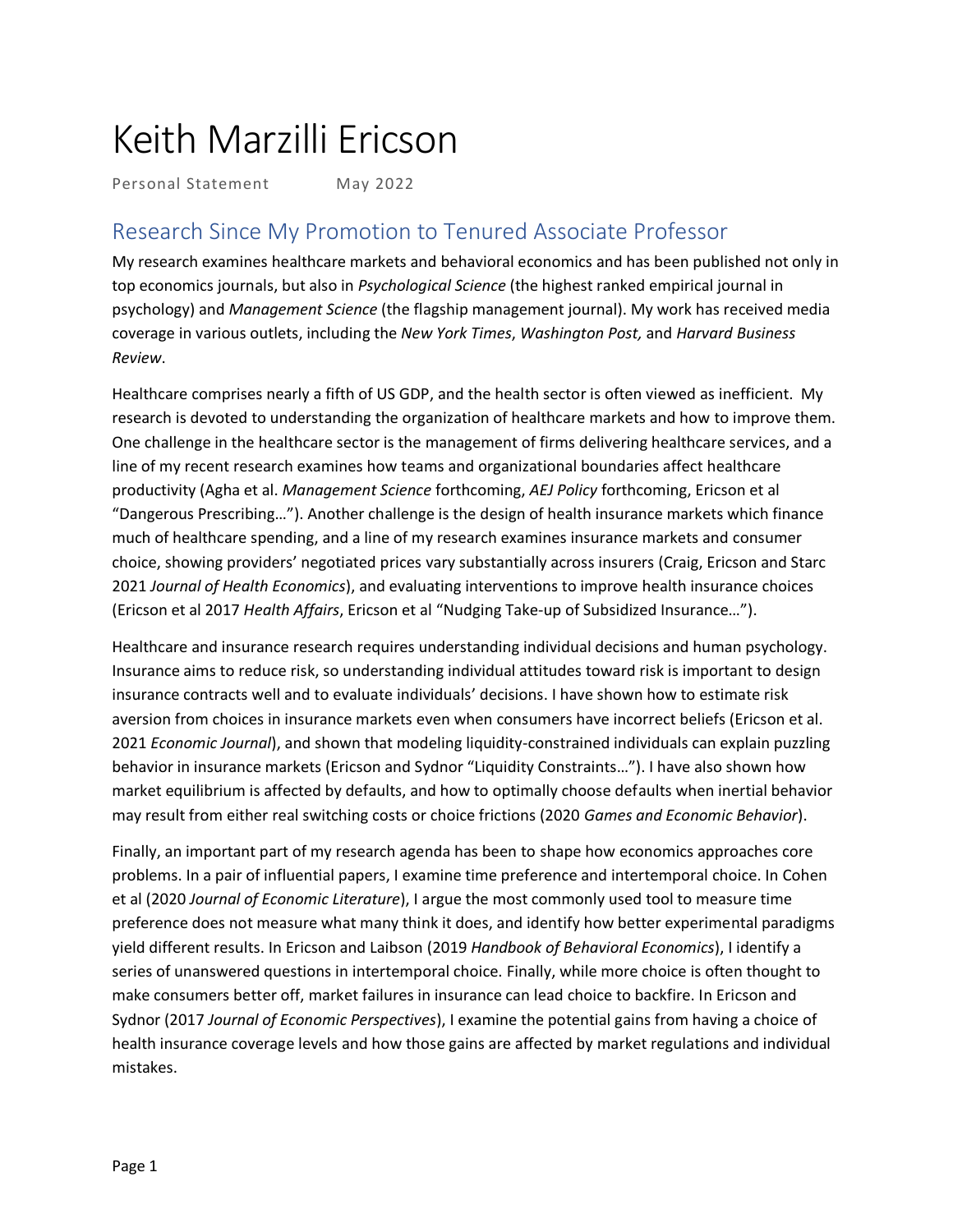## Managing Healthcare Organizations

Healthcare is delivered by diverse teams of providers, often working across organizational boundaries to solve complicated problems. Coordinating complex tasks and sharing information within teams is difficult. Organizational boundaries can affect the flow of information and the incentives that team members face. In a series of papers, I examine how organizational boundaries affect healthcare productivity and quality— with implications for evaluating competition policy— and develop new measures of teams in organizations.

In Agha et al (forthcoming *Management Science*), I examine the teams constructed by primary care physicians ("PCPs") when they make referrals to specialists. **I show that healthcare utilization drops without any detectable loss of quality when PCPs concentrate their referrals to a small number of specialists rather than diversifying their referrals.** Establishing this point required overcoming two main challenges. The first was to develop a measure of the extent to which PCPs concentrated their referrals. The second was to identify a causal effect. Previous research on referral teams only looked at how many physicians were involved in care delivery. My new measure— referral concentration— introduced a new dimension: repeated interactions between team members. Measuring this for each PCP in Medicare claims data and Massachusetts commercial claims data, I find that referral concentration varies widely across PCPs, even among PCPs in the same organization.

I use two identification strategies to estimate the causal effect of referral concentration on healthcare. One strategy uses both PCP fixed effects and fixed effects for the particular specialists seen, so results are identified, for instance, by comparing two patients with the same conditions seeing the same cardiologist but coming from primary care physicians that vary in how closely they work with that cardiologist. Chronically ill patients treated by PCPs with a one standard deviation higher team referral concentration have 4% lower healthcare utilization on average, with no discernible reduction in quality. I show similar effects using a difference-in-differences strategy, in which I examine what happens when a patient must switch between PCPs with different levels of referral concentration due to a move across regions. These results show that managers of healthcare firms can increase healthcare efficiency by directing referrals to create repeated interactions. The results can also inform the design of health insurers' networks, which can steer patients, and policy initiatives, such as Accountable Care Organizations.

In Agha, Ericson, and Zhao (forthcoming *AEJ Policy*), **I examine how the boundaries of the firm affect healthcare efficiency.** Transaction costs and imperfect information can make it difficult to coordinate production across firm boundaries. I show that healthcare costs are lower without any worsening of outcomes when the providers treating a patient work within the same organization. This work needed both a way to measure the extent to which a patient received healthcare in the same firm and a way to measure a causal effect. I introduce the concept of *organizational concentration*, which measures the distribution of a patient's healthcare encounters across organizations. For causal identification, I use two identification strategies. First, I examine what happens when patients move to regions where other patients typically concentrate their outpatient visits in a small set of firms. I find that the healthcare utilization of these movers falls, even holding constant traditional measures of healthcare fragmentation. Second, I examine patients whose primary care provider (PCP) exits the local market.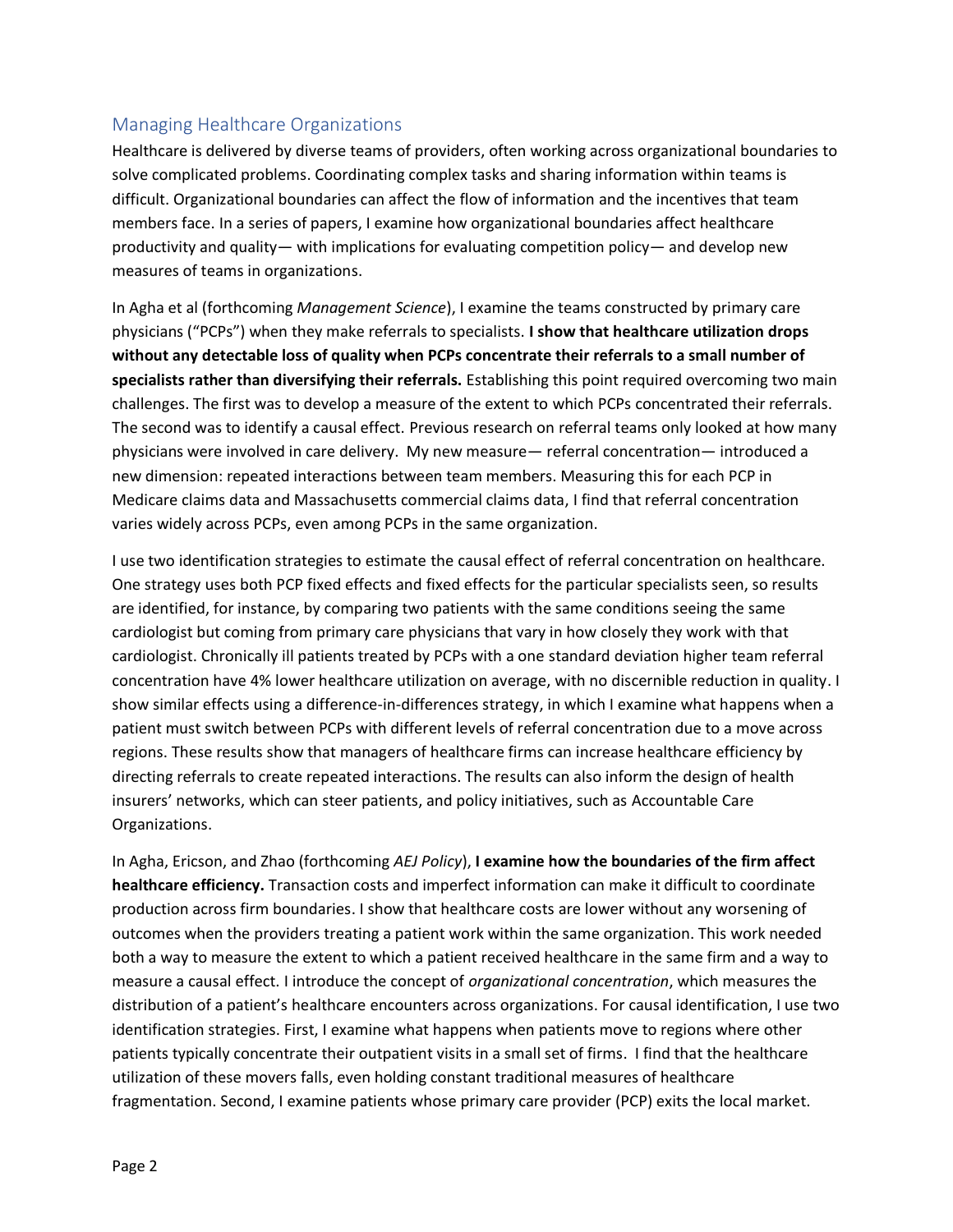Since patients may endogenously sort to new PCPs based on changes in their health status, I use an instrumental variable strategy that leverages mean reversion to predict the change in a patient's assigned PCP's average organizational concentration. **I find that switching to a PCP with 1 standard deviation higher organizational concentration reduces utilization by 21%, again with no discernable reduction in quality (and perhaps even quality improvements for diabetes care)**.

**I also find that the concentration of care within an organization is more important than care fragmentation across providers.** This result has important managerial and policy implications that run counter to conventional wisdom. While previous work has emphasized the economic losses from concentrating providers into fewer organizations, I find evidence for a potential gain from integrating providers into the same organization. Since these efficiency gains come from reduced coordination costs for multiple providers treating the same patient, these results help identify types of mergers that are more likely to be efficient. Mergers that simply bring together competing providers who rarely would have treated the same patient will not have the efficiencies identified in this paper.

In Ericson, Sacarny, and Zhou ("Dangerous Prescribing…"), **I investigated how fragmented healthcare delivery is connected to dangerous prescribing, particularly of opioids.** Deaths from opioids result not only from excessive opioid prescribing, but frequently from prescription drugs that have dangerous interactions with opioids. Lack of coordination is a potentially important cause of dangerous prescribing and a large, disorganized care team could inadvertently prescribe medications with dangerous opioid interactions. These concerns have motivated policy interventions such as prescription drug management programs.

However, contrary to this prediction, I show that dangerous opioid prescribing is lower in regions that have more healthcare fragmentation (measured in a variety of ways). This is surprising, since previous research has shown that more fragmented regions use more healthcare and do not have better outcomes. However, this cross-regional correlation is not a causal relationship. Examining the issue with an identification strategy that focuses on patients who move across areas with differing levels of fragmented care delivery, **I find a precisely estimated zero effect of fragmentation on dangerous opioid prescribing and most measures of opioid prescribing volume.** These results indicate that healthcare fragmentation is not driving regional variation in dangerous prescribing. Moreover, they indicate that using simple regional correlations about healthcare practices to make causal inferences is difficult.

#### Insurance Markets

#### Healthcare Prices

High healthcare costs are a major public policy concern. To investigate why prices are high, research has focused on price variation between providers, for instance comparing high- versus low-priced hospitals. If quality is similar but price is substantially different between providers, there may be opportunities to reduce healthcare costs without compromising quality.

In Craig, Ericson, and Starc (2021 *Journal of Health Economics)*, I investigate how negotiated transaction prices paid by different insurers for the same procedure at the same hospital vary. If prices are driven by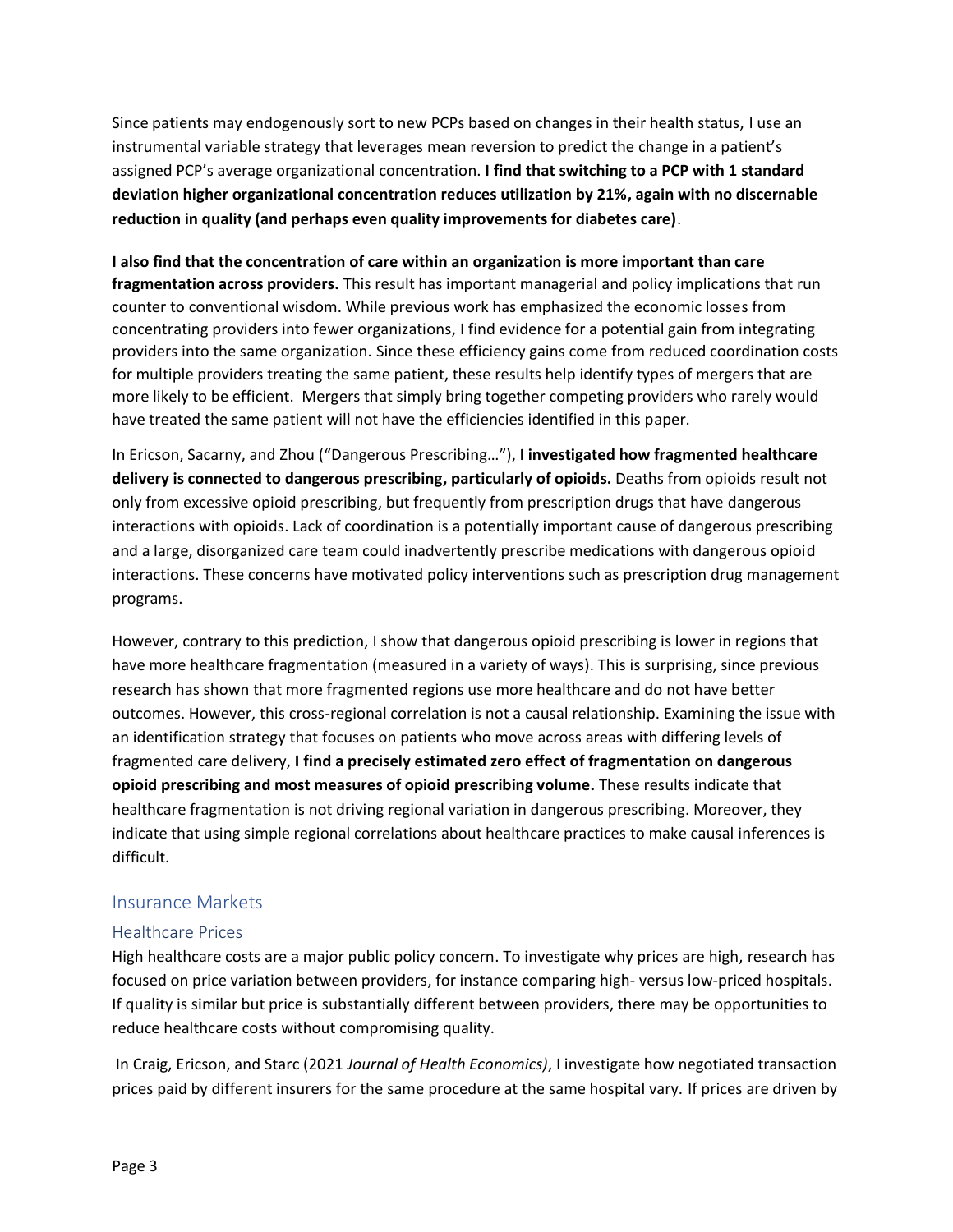quality differences or patient demand for particular providers, we would expect to see that insurers negotiated similar prices at a given provider. **However, I find that price variation between insurers is about as important as price variation between hospitals in the average prices they charge.** (The standard deviation in average price across insurers is approximately the same as across hospitals.) Prices at the level of the insurer-provider pair are difficult to observe. This project required gaining access to data that could be used to estimate negotiated prices, access that was opposed by insurers. While many people focus on health insurance premiums, this work highlights that both consumers and self-insured employers should also pay attention to the less-visible prices that an insurer has negotiated with providers. These provider prices will affect both the out-of-pocket cost-sharing that consumers face and the total cost to self-insured employers.

I further show that even within an insurer, negotiated prices at a provider across the different contracts offered by that insurer. I develop a model of negotiation incentives, comparing fully-insured plans (the insurer is the risk-bearing entity) to self-insured plans (the employer is the risk-bearing entity). In fullyinsured plans, the insurer benefits dollar-for-dollar from lower negotiated prices, while for self-insured plans, the insurer only benefits from lower negotiated prices if they lead to more employers working with the insurer. Consistent with the model's predictions, **I find that a plan for only self-insured enrollees would pay about 8% more—at the same hospital and with the same insurer— than a plan only for fully insured enrollees.**

#### Interventions to Improve Insurance Choice

**Defaults.** Default rules determine what happens to individuals who are inattentive and do not make a decision. In Ericson (2020 GEB "*When Consumers Do Not …*"), I developed theory showing **how automatic renewal default rules affect market equilibrium and how to set them optimally.** Markets vary in whether the default option is to automatically renew the purchase of the product or service (most subscription services), to cancel the subscription (e.g. some states' health insurance exchanges), or to automatically switch to an alternative, cheaper product (e.g. Medicare Part D's program for lowincome individuals). Firms respond to individual behavior when setting prices, and so respond to defaults. I showed how the choice of default affects the price elasticity of repeat demand, and thus the pricing pattern of firms.

**Default rules, in effect, have externalities, and the privately optimal default rule will not typically coincide with the socially optimal default rule.** For instance**,** an automatic switching default can lead to fewer individuals actually switching in equilibrium by increasing the price pressure on firms and lowering the price dispersion in the market. An automatic switching rule, like that used by Medicare, builds in an institution that acts like a savvy shopper. **I then showed how the socially optimal default can be determined from simple choice experiments.**

**Nudges.** Insurance markets are unlikely to work well if consumers don't shop well for plans, and there is policy interest in helping consumers make better choices. One concern is inertia: when prices change, sometimes dramatically, many consumers do not reoptimize even though doing so could save them money. In Ericson et al. (2017 *Health Affairs*), **I conducted a randomized intervention to encourage enrollees in an ACA Marketplace to shop for plans.** I tested the impact of personalized information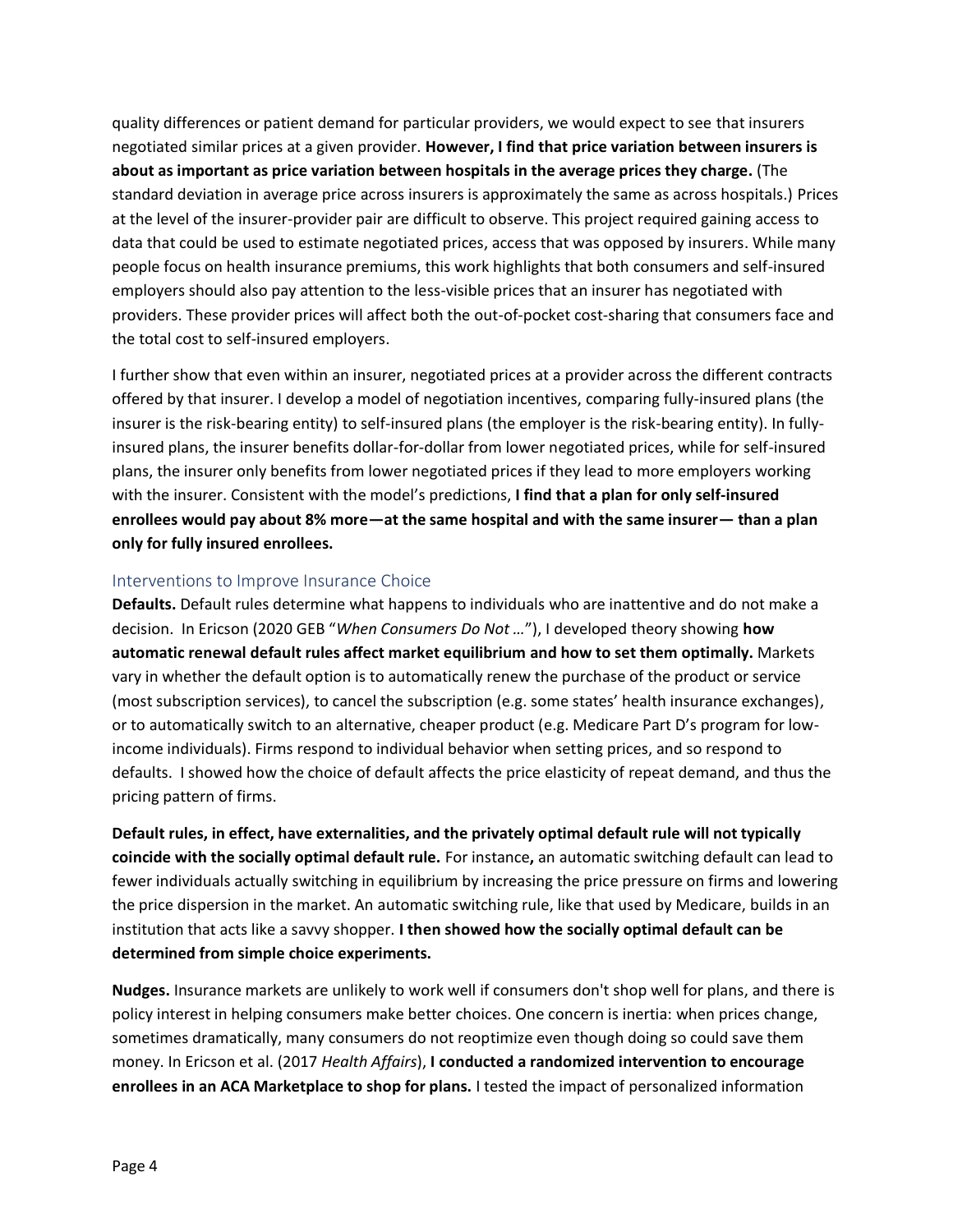about the savings on insurance premiums that they could get if they switched plans, and generic communications that simply emphasized the possibility of saving. The personalized and generic messages both increased shopping on the Marketplace's website by 23 percent, but neither type of message had a significant effect on plan switching. These results indicate that inertia is not simply the result of inattention. Consumers may still strongly prefer their current plans (perhaps due to real switching costs), or may face barriers to improving choices even after they began paying attention (such as an inability to determine which plan was better for them or an inability to follow through with switching intentions due to procrastination or forgetting).

In work in progress (Ericson et al. "Nudging Take-up of Subsidized Insurance…"), **I evaluate the impact of an intervention I conducted with an ACA Marketplace to increase take-up of free or low-cost health insurance.** I examine the impact of removing significant non-price barriers (information frictions, hassle costs) and price barriers on take-up of insurance, and see what types of individuals are screened out by price versus non-price barriers. I worked with policy-makers on the Massachusetts Health Connector to develop a set of low-cost interventions to increase enrollment. In collaboration with the Connector, we created a simplified enrollment pathway that reduced administrative barriers. I find that the most intensive intervention increases enrollment by about 10% over baseline, and that there is important heterogeneity across groups in the intervention that is most effective. In ongoing work, I am linking the results with healthcare claims data to model the impact of this intervention on market equilibrium and developing a theoretical model to distinguish among behavioral mechanisms by which our intervention affected choice and conduct welfare evaluation.

#### Risk Adjustment and Insurance Markets

Many health insurance markets use risk adjustment to facilitate healthcare market competition. Risk adjustment schemes transfer money from insurers who enroll healthier patients to those who enroll sicker, more expensive patients. The goal is to reduce distortions in pricing and in contract design due to adverse selection.

While risk adjustment typically aims to predict the annual costs of individuals enrolled in an insurance plan for a full year, partial-year enrollment is common due to churn in the markets. Risk adjustment is particularly difficult when enrollees church quickly from one plan to another. In Ericson, Geissler, and Lubin (2018 *AJHE),* I find that existing risk adjustment schemes in ACA Marketplaces and state Medicaid programs **will systematically undercompensate firms for partial-year enrollees**: due to missed diagnoses, partial-year enrollees for whom no diagnosis is observed are sicker on average than full-year enrollees for whom no diagnosis is observed. **I develop a model of risk adjustment for partial-year enrollment, show that existing ad hoc solutions do not solve the problem, and show how to scale up payments for partial-year enrollees' observed diagnoses to give firms the correct incentives.**

Giving people choice over health insurance can create value when people sort based on preference heterogeneity, but it also creates challenges related to both consumer confusion and adverse selection. In Ericson and Sydnor (2017 *Journal of Economic Perspectives*), I provide a framework to assess the tradeoffs involved in giving consumers options of levels of health insurance generosity. I show that institutions, such as risk adjustment, that reduce how adverse selection affects plan prices can make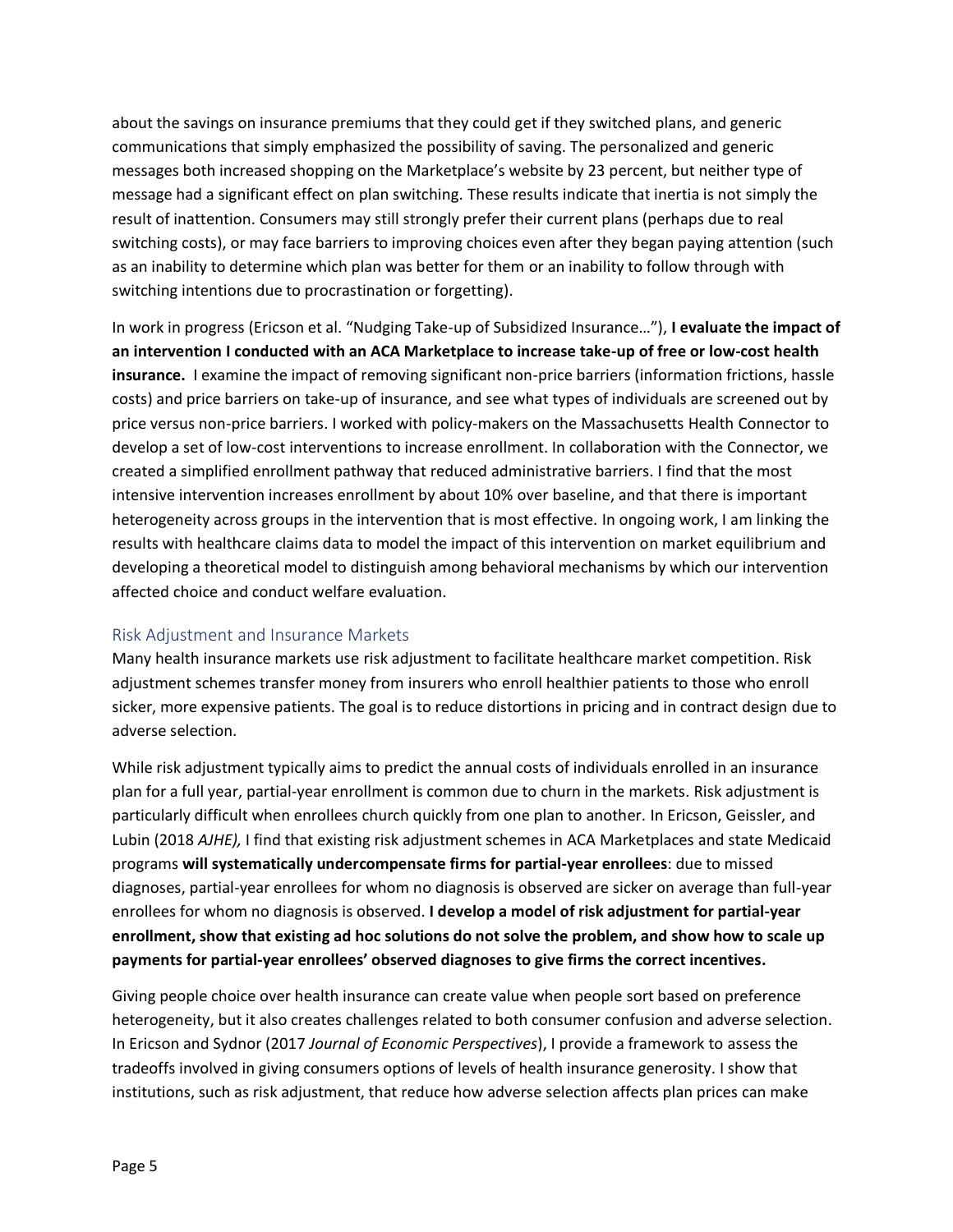offering choice over coverage levels beneficial to fully informed consumers. Yet quantitatively, the gains from having choice are small and eroded quickly with imperfect risk adjustment or confused consumers.

## Work In Progress: Paying for Prescription Drugs

In recent work, I am examining how to design prescription drug payment policy. The key tradeoff in paying for prescription drugs is incentives for innovation (suggesting high prices) versus efficiency gains from using drugs when they are needed (suggesting lower prices). In pre-tenure research (Cutler and Ericson 2010 *PharmacoEconomics*), I showed that because pharmaceutical prices have high markups over marginal cost due to patent protection, accounting for the social cost of pharmaceuticals changed the recommendations from cost-effectiveness analysis on how many people should take a drug.

My current research is funded by a grant from the National Institute of Healthcare Management and examines payment policy for Physician-administered drugs in Medicare Part B. I aim to address both an empirical question—how does current payment policy affect the price path of physician-administered drugs over time?—and a normative question—how can payment policy be improved? A key insight is a single price per unit of drug cannot efficiently set both incentives for use of the drugs and incentives for innovation. However, more complex contract designs, such as two-part tariffs (in which pharmaceutical firms get a fixed fee plus an additional payment per unit sold), can set the right incentives on both margins.

## Individual Decision Making

#### Risk Preferences and Insurance

When a consumer has a high willingness to pay for insurance, that can result either from a high anticipated probability of making an insurance claim ("risk perceptions") or from a strong desire to avoid risk ("risk preferences"). Separating these two sources of demand is important for predicting how policies will affect insurance markets and evaluating their welfare consequences. However, doing so is difficult because we do not typically observe individuals' risk perceptions. Researchers often assume that consumers have rational expectations about the probability they will make a claim and use claims data to identify these risk perceptions. However, a large literature in behavioral economics suggests that individuals do not accurately estimate probabilities.

In Ericson, Kircher, Spinnewijn, and Starc (2021 *Economic Journal*), **I show how to identify consumers' risk preferences even if they have incorrect beliefs about their healthcare usage**. **The innovation in this paper was to show how to separately identify risk aversion from risk perceptions using only insurance choice data by exploiting variation in prices and plan characteristics.** The insight is that if demand is driven by high risk aversion instead of high risk perceptions, willingness to pay for more insurance will decline more quickly as the insurance contract approaches full insurance. That is, from the perspective of risk aversion, lowering the deductible from \$5000 to \$4900 is much more important than lowering the deductible from \$100 to \$0.

I then applied these theoretical results to empirically estimate bounds on the distribution of risk preferences and risk perceptions for enrollees in the Massachusetts health insurance exchange. This methodology can be used to learn about preferences and perceptions when claims data is not available, as well as used to evaluate the accuracy of risk perceptions when claims data is available.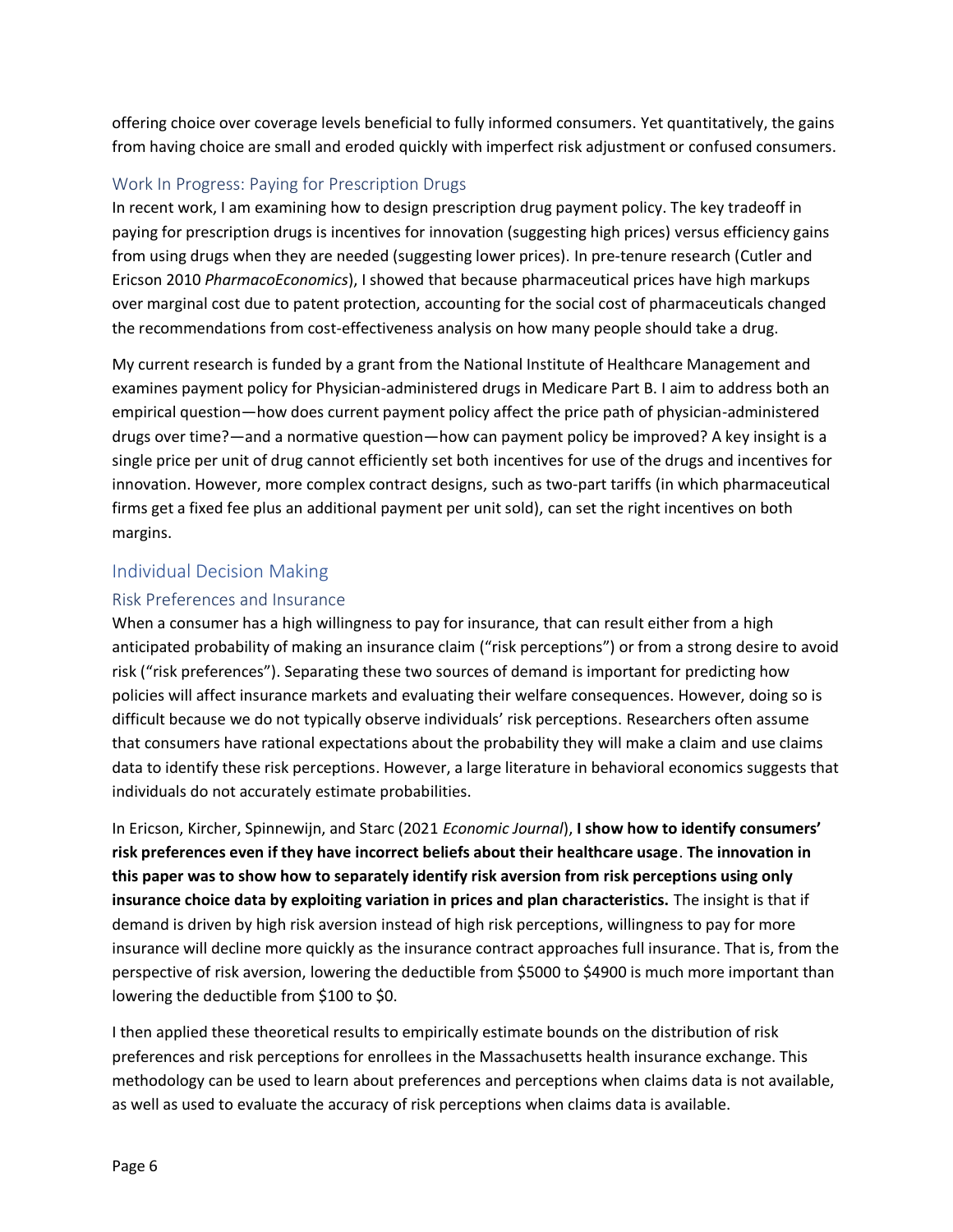In another line of work, I examine the source of risk preferences themselves. A large behavioral economics literature argues that individuals display puzzlingly risk-averse behavior. Moreover, some choices were interpreted as clear evidence of irrationality—for instance, paying \$1000 in annual premiums to lower the deductible by \$500. (This is a dominated choice, as if you choose the lower deductible but higher premiums, you would have less money at the end of the year regardless of whether you make a claim.)

Many people face serious liquidity constraints that limit their ability to smooth financial shocks over time by borrowing, which can affect their desired protection against risk. In Ericson and Sydnor ("Liquidity Constraints and the Value of Insurance"), I develop new insights into how individuals should behave in insurance markets if they have liquidity constraints. I build a model of insurance demand that incorporates limits to borrowing and saving, and show that **for liquidity-constrained individuals, insurance provides a consumption-smoothing benefit (smoothing expenditure across time within the year) beyond its traditional risk-protection benefit (smoothing consumption across states)**.

I use both theory and simulation to show how this model explains patterns of insurance choice that have puzzled economists, including the purchase of more insurance even when premiums are so high as to be dominated in the standard model, or the purchase of insurance for events that are certain to happen. The model gives us new insight into how insurance contracts can be designed. For instance, a classic result is that optimal insurance contracts should take the form of a deductible with full insurance thereafter (in the absence of moral hazard), but liquidity-constrained individuals benefit from insurance designs that smooth cost-sharing over time, such as coinsurance or copays.

#### Time Preference

Most important decisions involve intertemporal choice: trading off costs and benefits that occur at different points in time. Do I spend money today, or save it for later? Pre-tenure, I developed a body of research that advanced our understanding of how individuals make such intertemporal choices. For instance, discounted utility is the primary framework economists have used to analyze intertemporal choice. However, in Ericson et al. (2015 *Psychological Science*), I showed that heuristic models of decision-making predict better out-of-sample than discounting models for the "money earlier or later" (MEL) task used in hundreds of economics papers and psychology papers. In recent research (Ericson and Noor "Delay Functions"), **I directly test and reject assumptions underlying the discounted utility model. The standard model of time preference—even with present bias—does not describe what many participants are doing when they make choices involving getting money or later.**

Based on my prior work in this area, I was invited to write a review of the time preference literature for the prestigious *Journal of Economic Literature* (Cohen et al. 2020). The purpose of these reviews is typically to summarize the current state of the literature and also to point out areas that researchers ought to prioritize. One of the areas for future work highlighted in my review is quite fundamental. Time preference is about preference over when utility is consumed, which is distinct from how consumption is financed. The workhorse tool for studying intertemporal choice obscures this aspect of time preferences because it focuses only on the financing problem—the would you prefer "money earlier or later" task. The difference between having the money (a financing problem) and consuming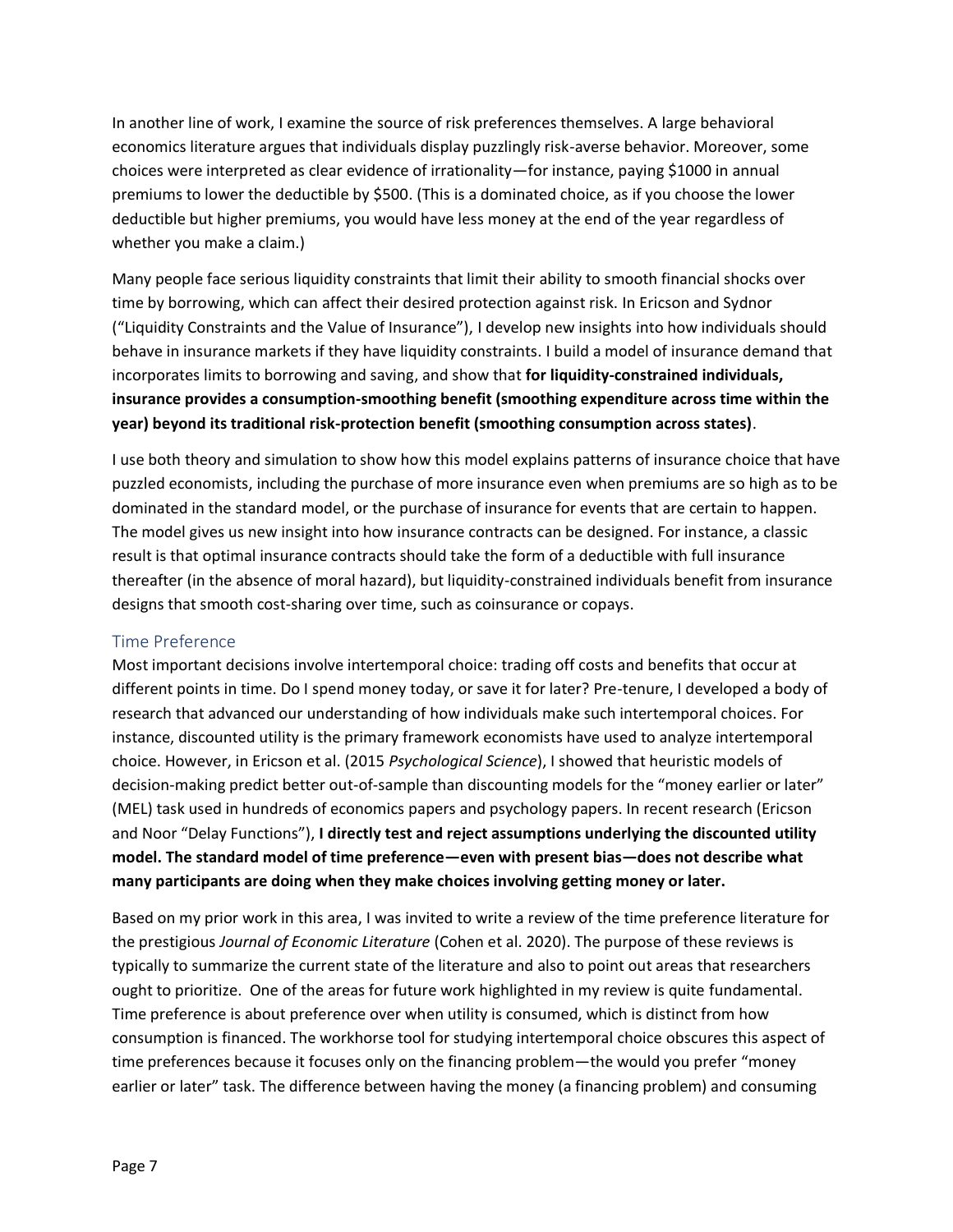with the money is overlooked. Measured time preferences differ substantially between consumption and financing tasks. **I develop a model showing the (implausible) assumptions necessary to interpret "money earlier or later" decisions as measuring time preferences over consumption.** Then in Ericson and Laibson (2019 *Handbook of Behavioral Economics*), I synthesize existing models of intertemporal choice, introduce the concept of "present-focused preferences" to describe the large class of models that prioritize present flows of experienced utility, and identify major open questions about intertemporal choice.

Because measuring time preferences over consumption is difficult, most studies focus on money. My work in McClure et al. (2007 *Journal of Neuroscience*) is one of the few early studies to measure time preference over actual consumption. Thirsty subjects deprived of liquids made choices of how much liquid to consume at different points in time. These data showed evidence of present bias in time preference on the time horizon of minutes**.** In more recent work (Dorison et al 2020 *PNAS*)**, I used another real consumption task to investigate time preference.** We examined decisions of how much to smoke at different points in time in the laboratory to measure the impact of emotional manipulation on time preference.

# Summary Of Research Prior to Tenure

# Health Insurance Choice and Imperfect Competition

An influential line of my work has focused on the regulation and performance of health insurance exchanges—markets in which insurance plans must take all comers at a posted price—which have been the backbone of recent American insurance market reforms, such as the Affordable Care Act and Medicare Part D.

In Ericson and Starc (2015 *Review of Economics and Statistics*), **I showed the importance of modeling imperfect competition for understanding the impact of pricing regulation**. I examined modified community rating, which limits the degree to which prices for insurance can vary across people. Under perfect competition, these regulations simply redistribute money from expensive enrollees to cheaper enrollees. However, under imperfect competition, we find that these community rating regulations reduce firm markups over cost. They thus lower firm profits, increase consumer surplus, and make the allocation of consumers across plans more efficient. In Ericson and Starc (2016 *Journal of Health Economics*), **I examined a policy that aimed to facilitate competition: standardization of health insurance plans.** Standardization is relevant not only for health insurance, but for many complex contracts, such as cell phone plans and credit cards. Using a natural experiment, I found no evidence of increased consumer price sensitivity, but large shifts in how consumers valued attributes of health insurance plans. These results imply that standardization may not achieve the goal of increasing price competition. Finally, **a pair of papers established key facts about consumer price sensitivity and valuation of provider networks in these new markets** (Ericson and Starc 2012 *American Economic Review Papers and Proceedings*, 2015 *American Economic Review Papers and Proceedings*).

Consumers purchase health insurance plans on an annual basis, but their initial decisions can have longlasting consequences. In Ericson (2014 *American Economic Journal: Economic Policy*), **I showed how insurance firms respond to individuals' inertia.** I examined the launch of Medicare Part D, which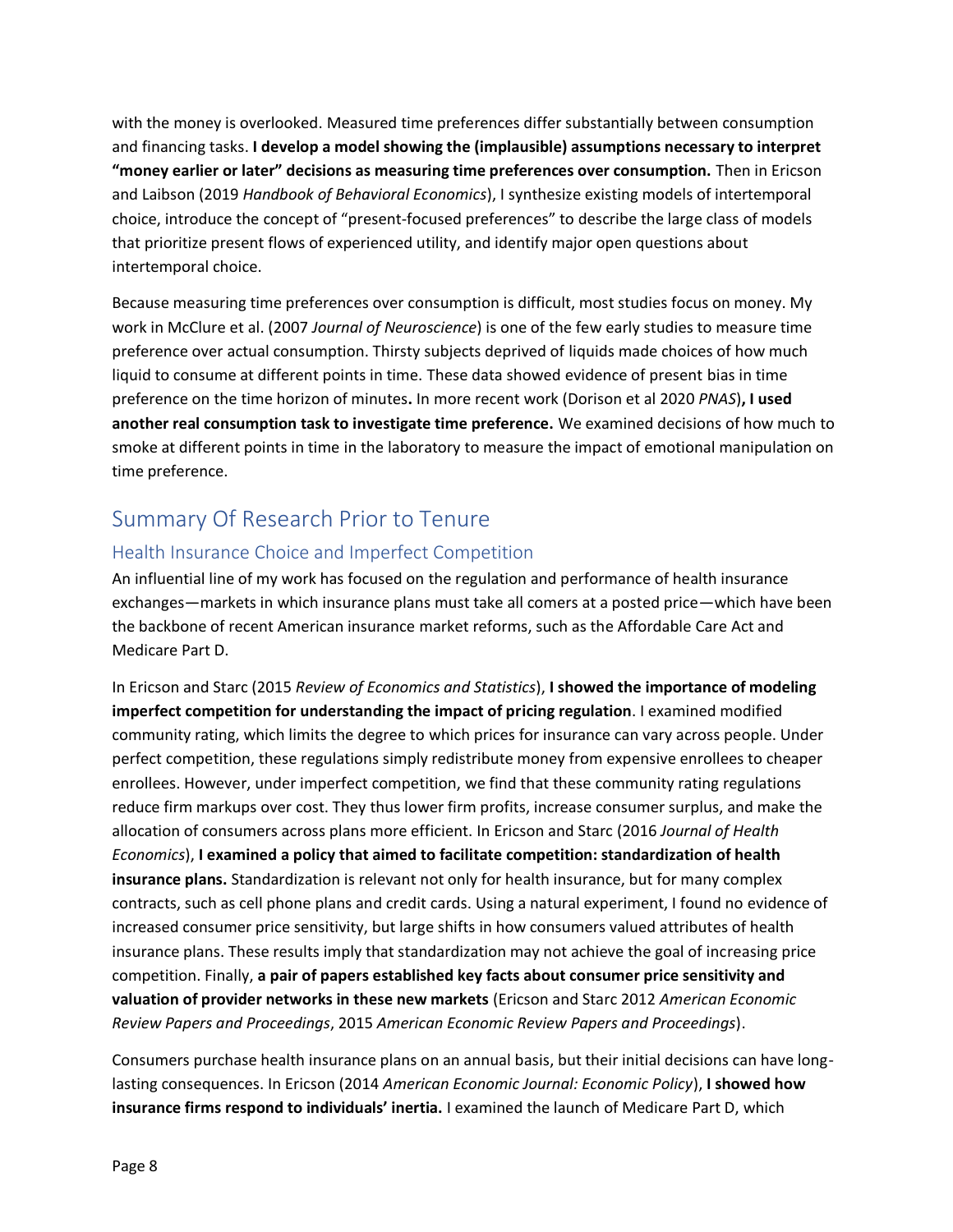provides prescription drug insurance for the elderly. I first show that initial decisions persist over time. Rational firms should respond to this inertia. Typically, this takes the form of introductory offers, but these are prohibited in Part D. I showed that firms attempt to replicate introductory pricing with investthen-harvest pricing, entering the market with low prices, acquiring market share, raising prices on consumers in later years. In those later years, new products and/or firms enter the market at low prices to appeal to consumers entering the market for the first time. I estimate that existing plans are 20% more expensive than equivalent, newly-introduced plans.

#### Behavioral Economics

**Loss aversion**—the tendency of individuals to attach more weight to a loss than an equivalently sized gain—is a crucial component of Kahneman and Tversky's Nobel-prize winning Prospect Theory. Previous literature had assumed loss aversion around ownership-based reference points accounted for the endowment effect. However, in Ericson and Fuster (2011 *Quarterly Journal of Economics*), **I tested an alternative theory: that individuals' expectations about future outcomes determine the reference point.** My experiment held ownership and other factors constant and randomized the probability an individual expected to receive an item. Because of this paper's impact on the field, I wrote a review article examining the state of the literature on the endowment effect (Ericson and Fuster 2014 *Annual Review of Economics*). In it, I proposed a theory of multiple reference points that unifies the disparate results in the literature and highlights the importance of the *salience* of different potential reference points.

Answers to survey questions about sensitive topics might be biased towards social norms, which presents a challenge for research studying the LGBT population. In Coffman, Coffman, and Ericson (2017 *Management Science*), **I showed that social desirability bias leads to underestimates of the size of the LGBT population and anti-LGBT sentiment.** I used a series of experiments to compare estimates from the standard methodology of asking sensitive questions to those from a "veiled" methodology (also called the Item Count Technique) that precludes inference about an individual but provides population estimates. The veiled method increased self-reports of anti-gay sentiment, particularly in the workplace. Moreover, it leads to a substantial increase (65%) in the fraction of the population that identifies as LGBT. This work not only contributes to the literature on sexual orientation, but also to measuring sensitive behaviors more broadly: I evaluated the validity of the methodology using the first large-scale placebo test for the Item Count Technique ever conducted.

# Teaching and Advising

My teaching philosophy is informed by psychological research and relies on active learning. The form that active learning will take will vary by context. For larger classes, class time can be used to work through problems or examples that illustrate key concepts. Class time thus builds on, rather than duplicates, assigned reading by having students solve problems, make new connections, and identify topic areas that need clarification. Effective active learning not only solicits questions from students, but requires students to prepare for class by either answering brief questions in advance of class or being ready to answer questions posed to them during class.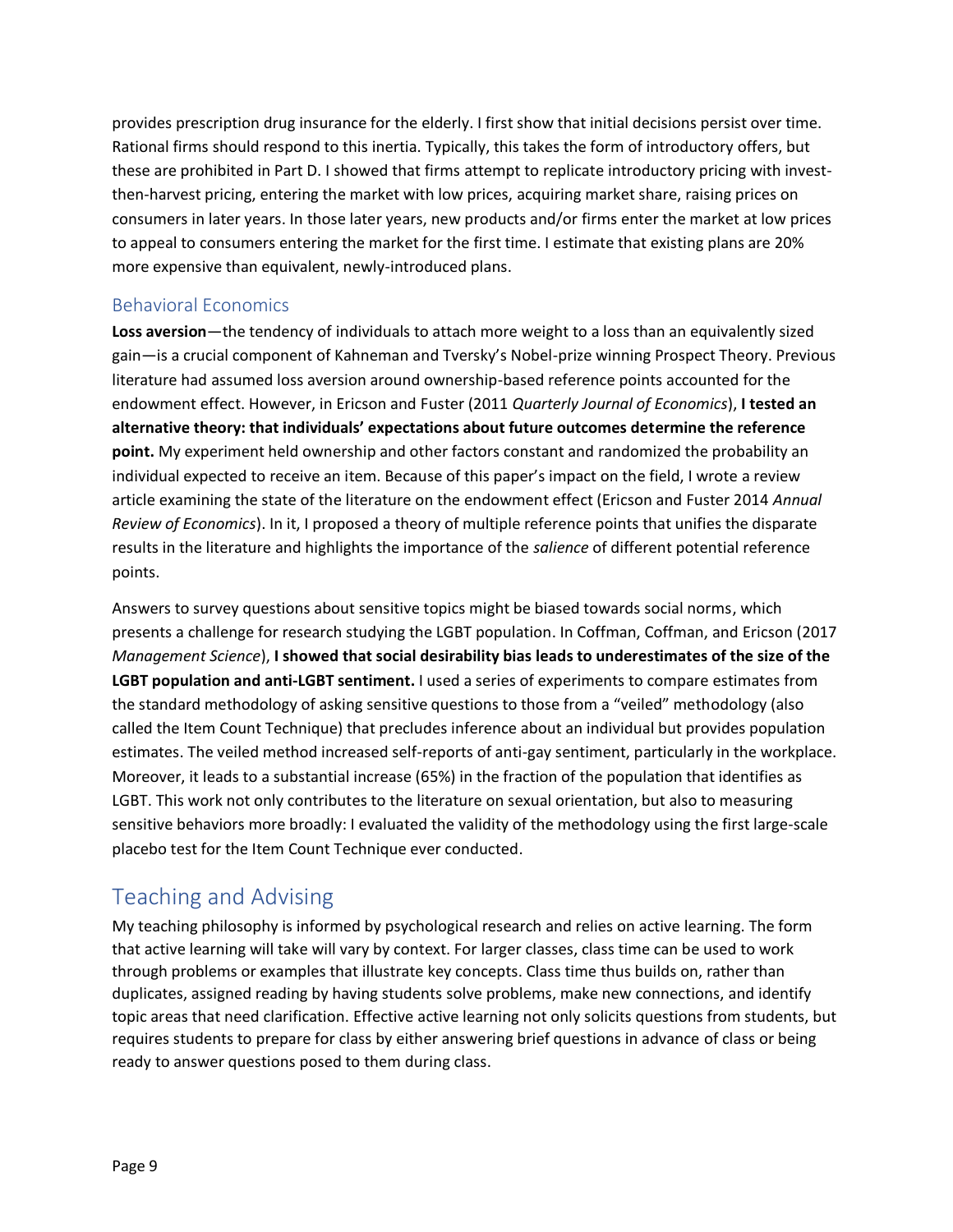## Business Analytics Teaching

As the Faculty Director for Undergraduate Business Analytics, I took on the task of redesigning the threecourse business analytics curriculum (statistics, econometrics, optimization, and data science) required of all approximately 700 undergraduate business majors each year. This was a challenging assignment, since we have large heterogeneity in student interests and abilities, and was critical for the school's future because of the increasing importance of quantitative and statistical methods for modern management.

I redesigned the introductory required analytics course and modernized it to focus on "making decisions with data," shifting it away from null-hypothesis testing toward working with data, estimating effects, and quantifying uncertainty. I developed a set of cases and business problems to show how statistical methods can extract insights from data to inform business decisions. I pushed students not only to be able to work with the data, but also to communicate their insights. To do this, I introduced a writing assignment in which students must analyze a firm's randomized experiment and draw conclusions on whether they should roll out a new product. Even though this class was a large lecture, I used an active learning approach in which students solved problems and worked in small groups. In addition to the lecture, students had twice-weekly discussion sections led by teaching faculty, and so I also managed a team of multiple teaching faculty and a staff of undergraduate TAs.

## Behavioral Economics Teaching

I have also developed a series of classes on behavioral economics for different audiences. I developed an interdisciplinary course for undergraduates on "The Psychology of Decision-Making: Implications for Business and Public Policy," using active learning, in-class experiments, and in-depth cases. My development of this course received a grant from the Provost's program to encourage interdisciplinary teaching. Second, I developed an MBA elective on "Improving Your Decisions," applying behavioral economics and game theory to personal and business decision situations. Finally, I have developed and taught a doctoral-level course on behavioral economics.

I have advised a variety of doctoral and post-doctoral students. Though my department does not have a doctoral program, I have also been sought out as a mentor for PhD students from the Boston University Department of Economics. I have advised a series of students from the Boston University economics department: Julie Shi (Peking University), Timothy Layton (Harvard University, Dept. of Healthcare Policy), Emily Gee (U.S. Dept. of Health and Human Services), Wenjia Zhu (Mathematical Policy Research), and Calvin Luscombe (Amazon), Bruno Martins (Analysis Group), and Xiaoxi Zhao (RAND).

I continue to work with Dr. Kim Geissler, a health services researcher who worked with me as a postdoctoral associate, and we have written a series of papers examining healthcare referral networks (Geissler, Lubin, and Ericson 2016, 2020a, 2021b, 2021) and their association with healthcare organizational structure, insurance contracts, and practice style. This descriptive research has been valuable in establishing facts and inspiring more intensive economics research papers. I am currently advising Dr. Angie Acquatella in a collaboration studying prescription drug payment policy.